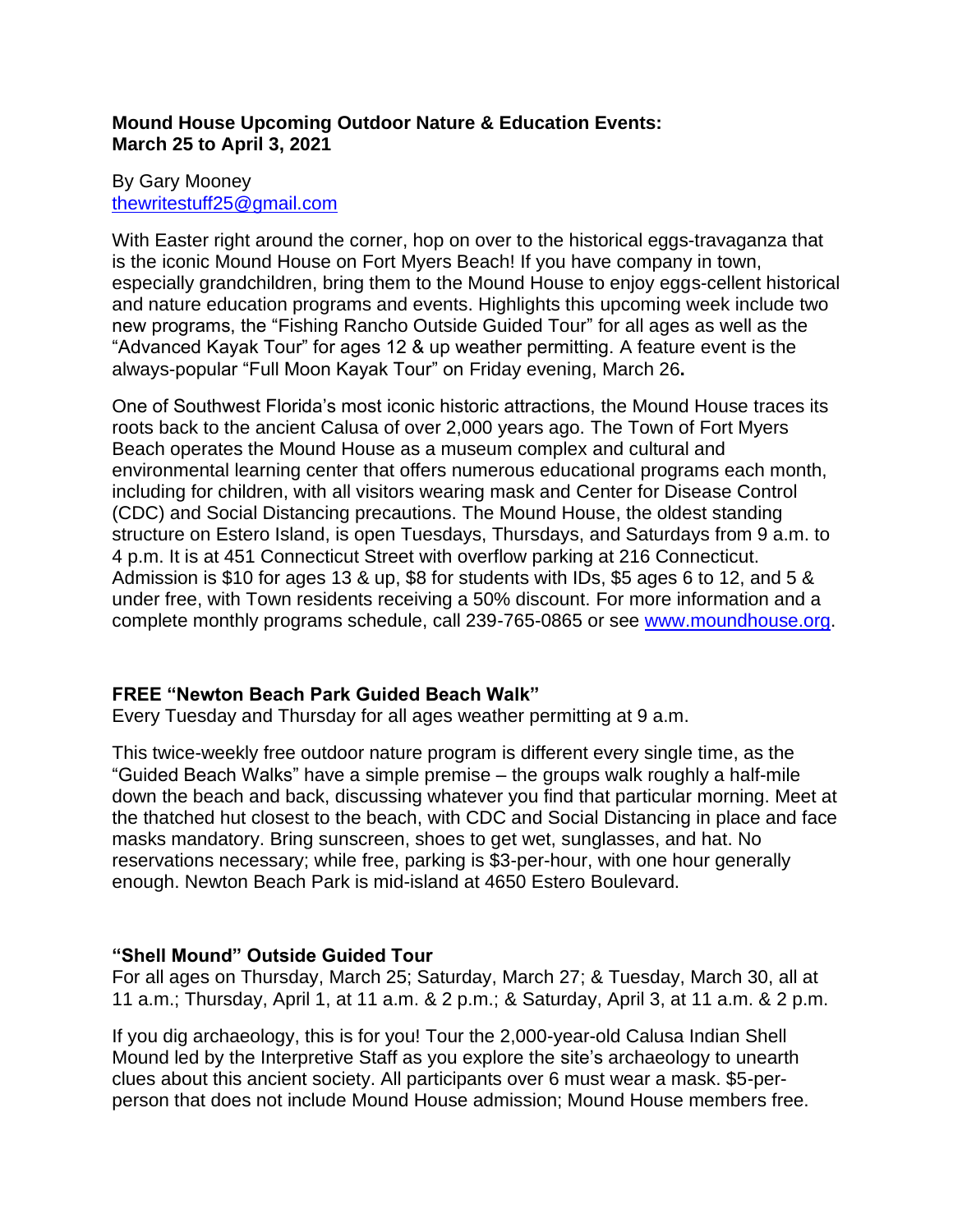### **NEW "Fishing Rancho Outside Guided Tour,"**

For all ages on Thursday, March 25; Saturday, March 27; and Tuesday, March 30, all at 2 p.m.

The perfect program for Florida history buffs! Learn about the Latino fishing village known as a "Rancho" that existed on the shell mound between the ancient Calusa and Anglo-Pioneer eras. Explore the site's archaeology and history to unearth clues about this multicultural society. All participants over 6 must wear masks and everyone will observe CDC guidelines. \$5-per-person that does not include Mound House admission.

### **"Mangroves by Kayak Tour"**

For ages 12 & up weather permitting on Friday, March 26 at 9:30 a.m.; and Saturday, March 27; Wednesday, March 31; and Friday, April 2, all at 9 a.m.

Explore the winding mangrove creeks and hidden waters of the Estero Bay Aquatic Preserve as only a kayaker can on this Environmental Educator-guided tour of the ancient realm of the Calusa! Witness birds, fish, manatee and dolphins as you paddle through the natural beauty of Estero and Hell Peckney Bays in a tandem kayak. All paddling & safety equipment provided, with kayak tours in accordance with Florida Society of Ethical Ecotourism guidelines. \$45-per-person; Mound House members \$15. Advance reservations necessary; private tours available. CDC and Social Distancing in place, with all participants wearing a mask on land.

# **"Full Moon Kayak Tour"**

Friday, March 26

This unique tour offers kayakers the rare opportunity to experience the backwaters of the Estero Bay in the quiet of twilight by the light of the full moon! Participants explore the estuary's tidal creeks, winding mangroves, and abundant wildlife illuminated by the full moon. Weather permitting and reservations necessary at www.moundhouse.org; \$45-per-person with Mound House members \$15. The Mound House provides all paddling equipment, with a maximum of 8 people per tour. CDC and Social Distancing in place, with everyone wearing a mask on land.

# **NEW "Advanced Kayak Tour"**

For ages 12 & up weather permitting on Saturday, March 27, at 1 p.m.

For kayakers who want a new 3-hour challenge of exploring areas of the Estero Bay where few get to venture, including the Hell Peckney Bay's mangrove isles! \$55-perperson; Mound House members \$25 that includes Mound House admission and all